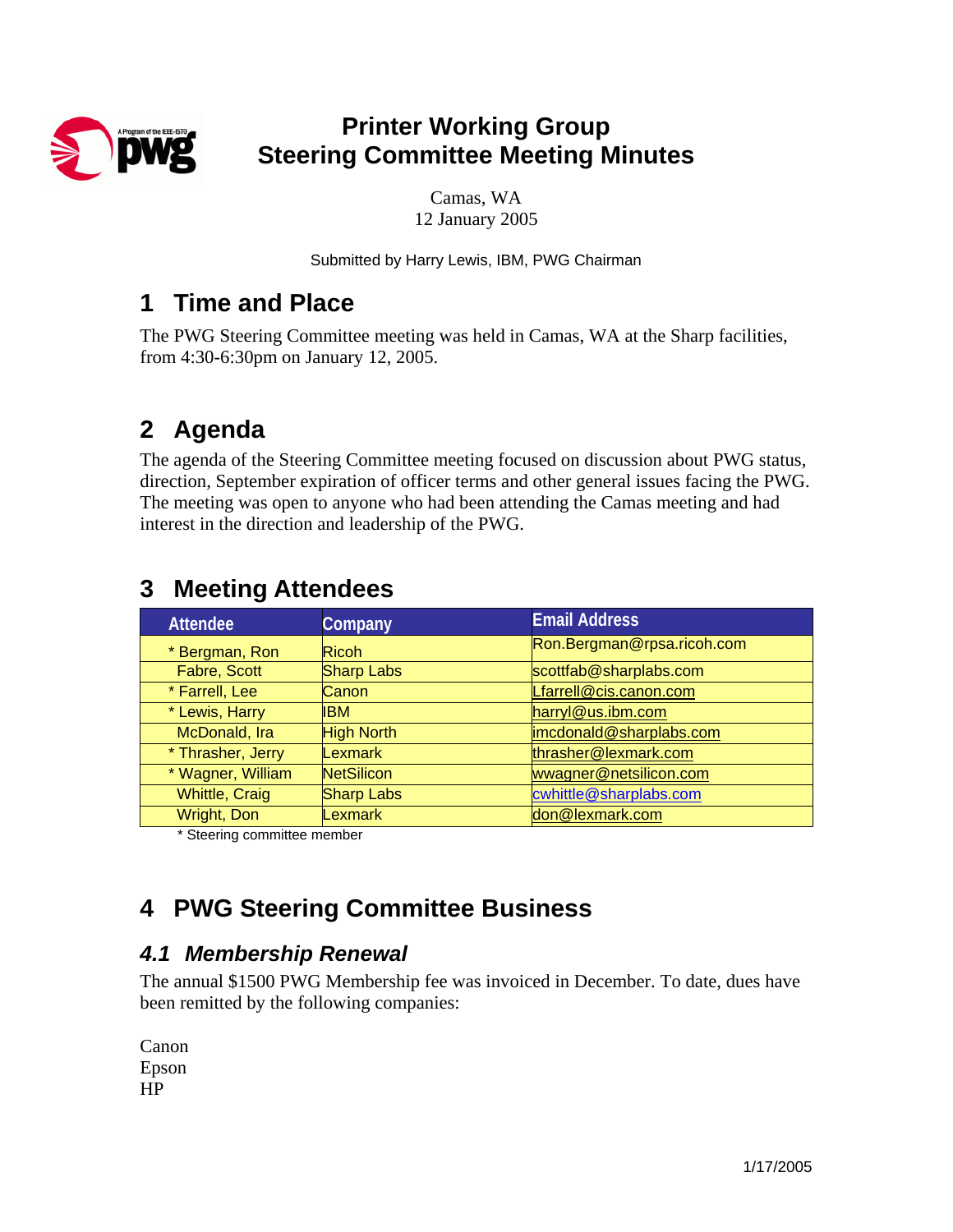

Intermate Knoica/Minolta Lexmark Ricoh Sharp Software Imaging Xerox

The PWG expects to receive fees from more vendors during the month of January. A full report of member status will be provided at the April Plenary in Tokyo.

## *4.2 PWG Leadership*

The 2 year term for PWG Officers, including Chairman, Vice Chairman and Secretary will expire in September 2005. The PWG needs to conduct nominations in time for an election to conclude at the July Plenary in San Francisco.

At the beginning of the current 2 year term, the PWG had some difficulty securing willing volunteers to staff these leadership positions. In particular, it was very difficult finding someone willing to assume the responsibilities of PWG Chairman. As we approach nominations, we realize the PWG is not prepared in the event that, for some period, full leadership cannot be established. The Steering Committee agreed to accept the task of outlining this plan. Following the Camas meeting, we will begin a series of conference calls to address this topic.

In addition to a back-up plan for temporary partial leadership, the Steering Committee will also work on improving our ability to articulate the value and services of the PWG with the goal of attracting greater industry participation and continued leadership.

### *4.3 Working Group Leadership*

#### **4.3.1 Semantic Model**

The PWG Semantic Model is widely leveraged today and forms the basis in terms of model, objects and vocabulary for future standardization throughout the print industry. Peter Zehler (Xerox) is a pioneer, key contributor and figurehead who played a central role in the establishment of the PWG Semantic Model. Due to job reassignment, Pete must step down from his Semantic Model role. The Semantic Model is still growing and will require maintenance over time. The PWG must find volunteers to assume the responsibilities of editor and Chairman of the SM effort.

#### **4.3.2 IPP Working Group**

During initial development of IPP, the PWG officially chartered this group under the IETF. Soon after the IPP standards were completed and accepted by the IETF the Chairman of IPP stepped down and the IETF IPP working group was dismantled. Since that time, numerous drafts for IPP extensions have been proposed within the PWG, some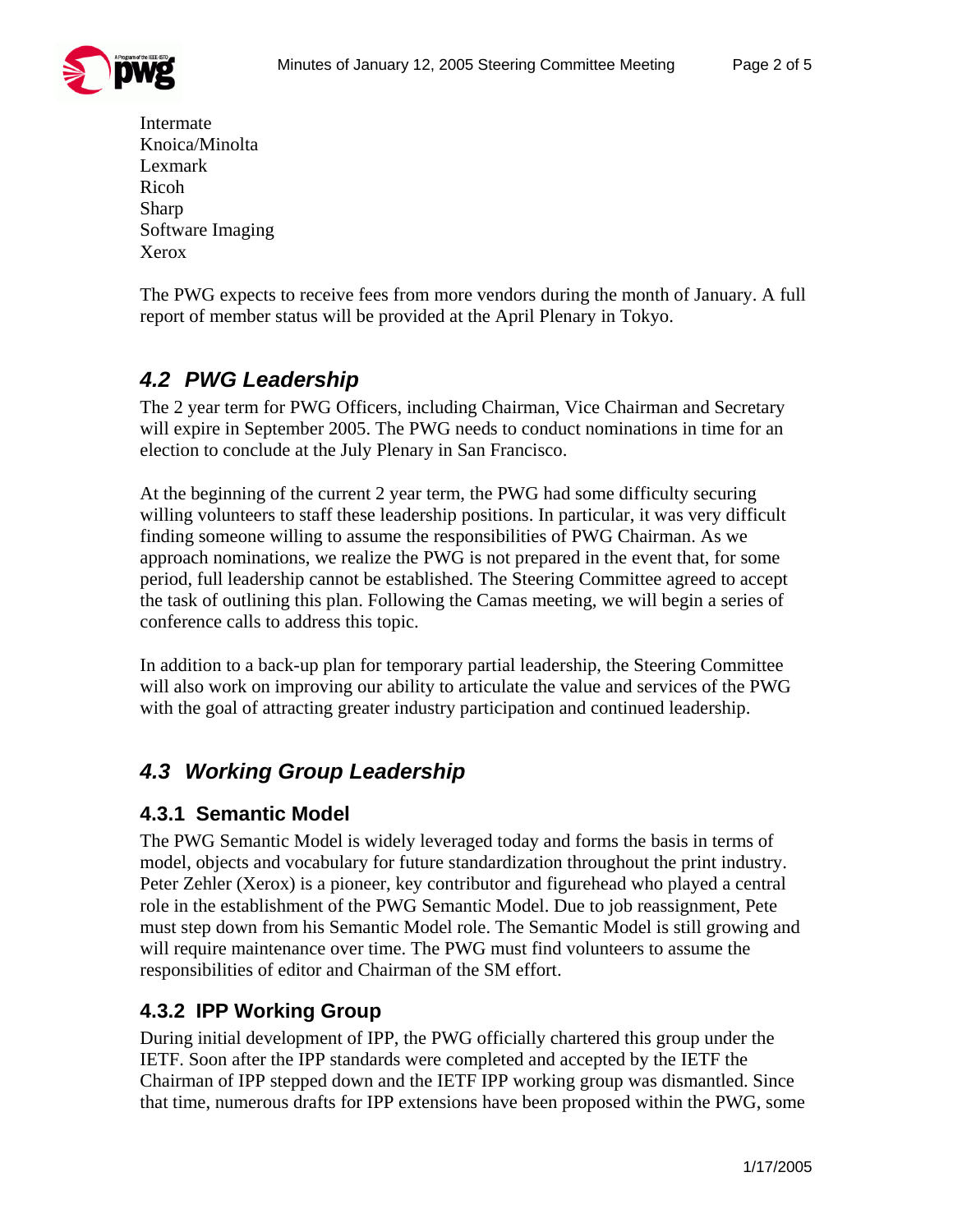

of which have traversed the PWG process to become Candidate Standards. We agreed that the existing IPP working group and e-mail reflector  $(ipp@pwg.org)$  $(ipp@pwg.org)$  are appropriate for developing additional IPP extensions as well as completing work that may have originated (but not completed) during the IETF charter such as MailTo IPP notification. At call for re-chartering will be sent to the IPP reflector.

## *4.4 PWG Scope and Activity*

It is observed that the activity level of the PWG (measured by the number or active working groups) is diminished compared to previous levels. While this is a natural phenomenon in the course of an organization with the longevity of the PWG, there is some concern that membership could fall off if there are no meaningful active programs drawing attention and participation.

The PWG membership requirements and fee structure are intentionally light-weight with the notion that periods of "maintenance only" activity may be sustained. The base level of PWG activity is expected to include periodic review of requests for extensions to registries such as MIB enums and Semantic Model elements. The PWG should have active working groups developing Standards only when the need arises from issues that are best addressed in the industry through standardization.

#### **4.4.1 Define Maintenance Organization**

The PWG has a complete Process defined which clearly states the organizational and operational requirements for standards development activity. The PWG Process document should be amended to describe how the PWG will behave during extended periods of maintenance (only) activity. The Steering Committee will meet in follow-on conference calls to discuss and outline this topic. Some suggestions were offered at the Camas meeting.

- 1. Maintain a minimum of 1 face to face meeting per year as a Plenary, review of past and pending activity and direction setting for the PWG.
	- a. Conduct most business via phone conferences
- 2. Define reduced (facilitator) roles for PWG Chairman, Vice Chairman and Secretary to encourage leadership continuity during low activity periods.
- 3. Consider maintenance level renegotiated ISTO fees based on lower utilization and value
- 4. Regularly maintain and update PWG web page so as to provide timely and accurate information and access and not to give the appearance of the organization having become out of date or entirely inactive.

#### **4.4.2 Define Minimal Organization**

Every organization should have a minimum level of consciousness beyond which it can no longer be considered viable. Partly, this minimum level will be defined by the organizations Letters of Incorporation. The Steering Committee feels that it is prudent for the PWG to consider scenarios such as temporary lapse of formal leadership, how the value and services of the PWG would continue to be delivered and how the PWG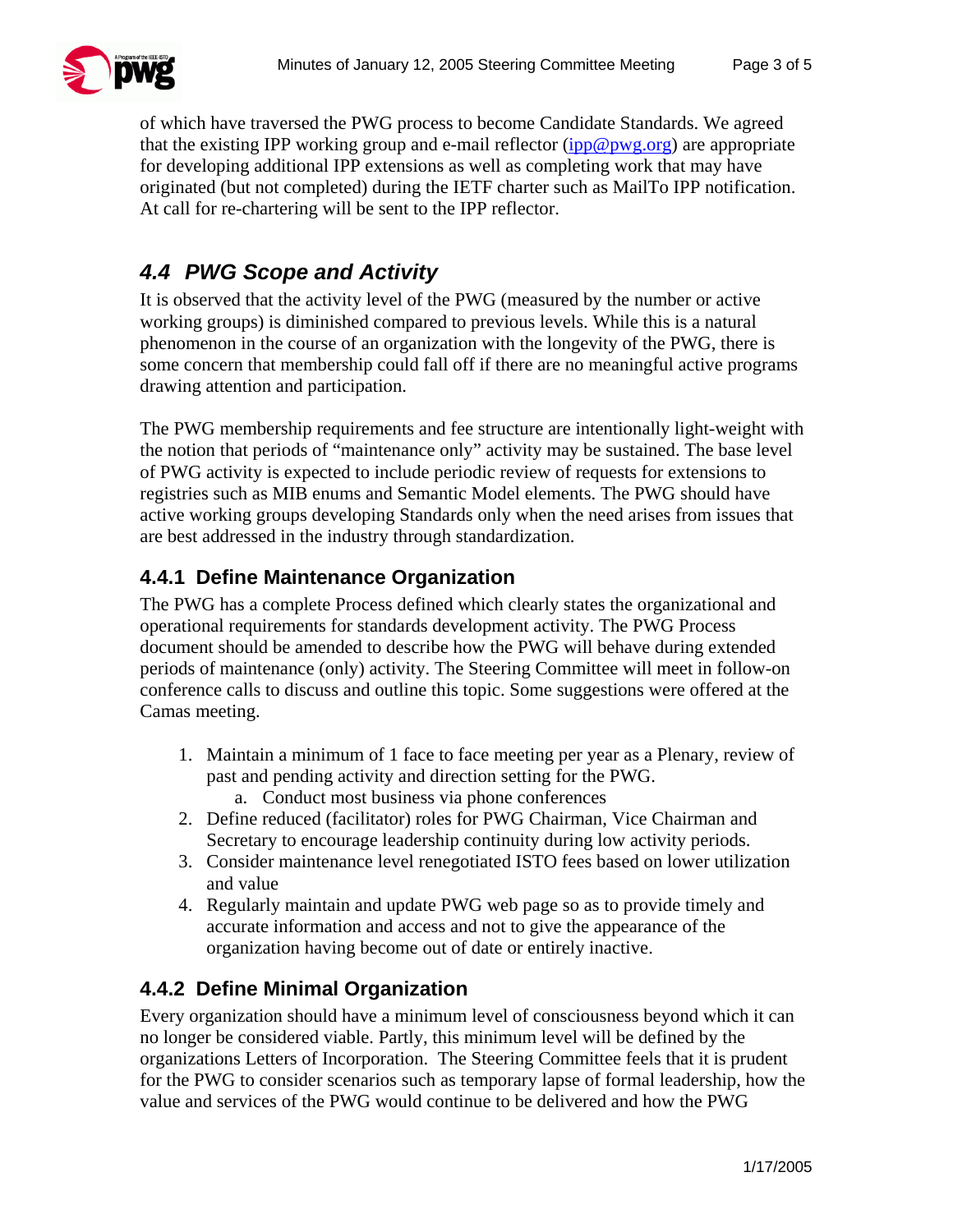

organization would boot-strap or re-constitute from such a low level should a new standards endeavor require our attention. The Steering Committee will meet in follow-on conference calls to discuss and outline this topic. Some suggestions were offered at the Camas meeting.

- 1. No face to face meetings.
- 2. Officers (Chairman, Vice Chairman and Secretary) may be combined into one facilitator role.
- 3. Must renegotiated ISTO fees
- 4. Define components and procedure for re-booting
	- a. "Time Capsule"
	- b. Contact list
- 5. Regularly review PWG web page and update as necessary
- 6. Consider alternatives such as merger with other standards organization.
	- a. Consider legal and copyright ramifications

#### *4.5 PWG Web Page*

The current PWG web page is too far out of date and in need of maintenance. This is an urgent topic for the PWG. All working group Chairs should review their links and content and prepare a list of necessary changes. The Steering Committee will identify one or more webmasters to make the needed updates and provide follow-on maintenance.

### *4.6 Active Liaisons*

The PWG has had formal and informal liaisons with many standards organizations in the past, including IETF, DMTF, W3C, MFPA, UPnP, Bluetooth, CIP4 and FSG. Effective liaison requires active participants, willingness on both sides and, sometimes, overt solicitation in one direction or the other. As active participants become scarce new liaisons become difficult to achieve. In our current state, with fewer willing contributors, the PWG needs to pick our liaisons carefully. In Camas, we agreed that the DMTF CIM and PWG WIMS efforts represent a key alliance opportunity which should be fully investigated.

#### *4.7 Action Items*

Below is a list of action items resulting from the Camas Steering Committee meeting.

| <b>Action</b>                          | Owner              | <b>Target Date</b> |
|----------------------------------------|--------------------|--------------------|
| Schedule follow-on SC conference calls | <b>Harry Lewis</b> | 01/21/2005         |
| Call for IPP w/g re-chartering         | <b>Harry Lewis</b> | 01/21/2005         |
| <b>Call for SM Owner/Editor</b>        | <b>Harry Lewis</b> | 01/21/2005         |
| Investigate DMTF / WIMS liaison        | <b>Harry Lewis</b> | 01/21/2005         |
| W/G Chairs review web page content     | <b>W/G Chairs</b>  | 02/18/2005         |
| <b>Identify webmasters</b>             | <b>Harry Lewis</b> | 02/28/2005         |